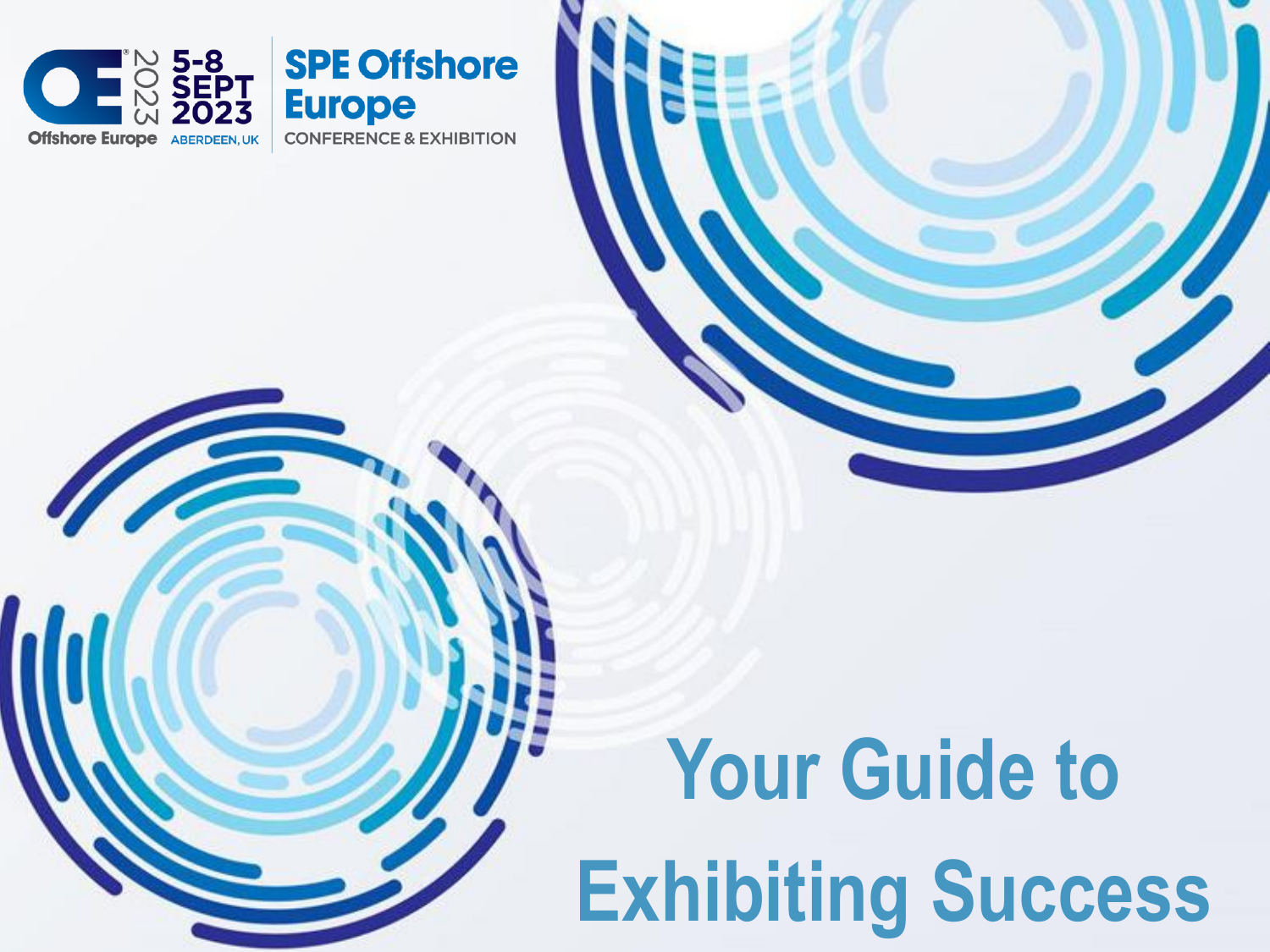#### **What do you want to achieve at SPE Offshore Europe?**

- Make new contacts
- Make sales
- Launch a new product
- Network with current contacts and build on existing relationships
- Re-sell to lapsed customers
- Market research on both your brand and the response to a new product
- To position yourself at the forefront of the industry or increase brand awareness
- Branch out into new markets, regions or sectors
- Reach new suppliers or partners
- Generate coverage of your company or brand

Whatever your objectives, following this guide will ensure this is your most successful OE to date!

**How will you measure success?**

**Your Goals**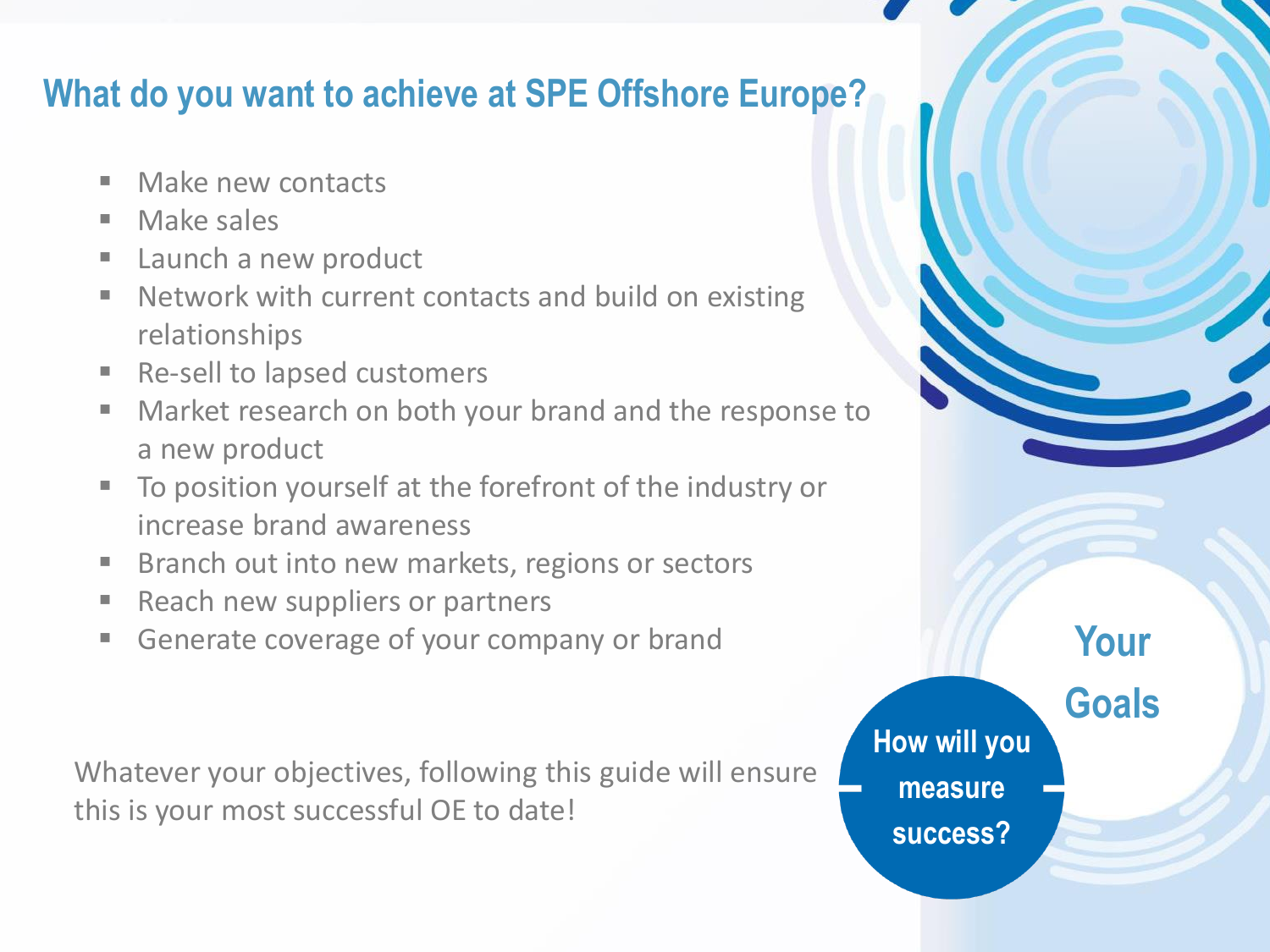# **What you want to achieve?**

| <b>Objective</b>                                      | <b>Measure</b>                                                                                           | How can we achieve<br>this?                                                                                                                                   |                     |
|-------------------------------------------------------|----------------------------------------------------------------------------------------------------------|---------------------------------------------------------------------------------------------------------------------------------------------------------------|---------------------|
| Example: Make<br>new contacts and expand<br>our reach | 1,000 contacts with<br>purchasing power<br>5 journalists                                                 | <b>Stand events</b><br>$\bullet$<br>Clear information on the<br>$\bullet$<br>stand so visitors can<br>quickly assess whether<br>we provide what they<br>need. |                     |
| Example: Launch a new<br>product                      | Coverage in 5 industry<br>publications<br>1,000 attendees to product<br>demonstration or<br>presentation | On stand presentations<br>$\bullet$<br>Take a press release to<br>the Media Centre                                                                            |                     |
|                                                       |                                                                                                          |                                                                                                                                                               | <b>Achievements</b> |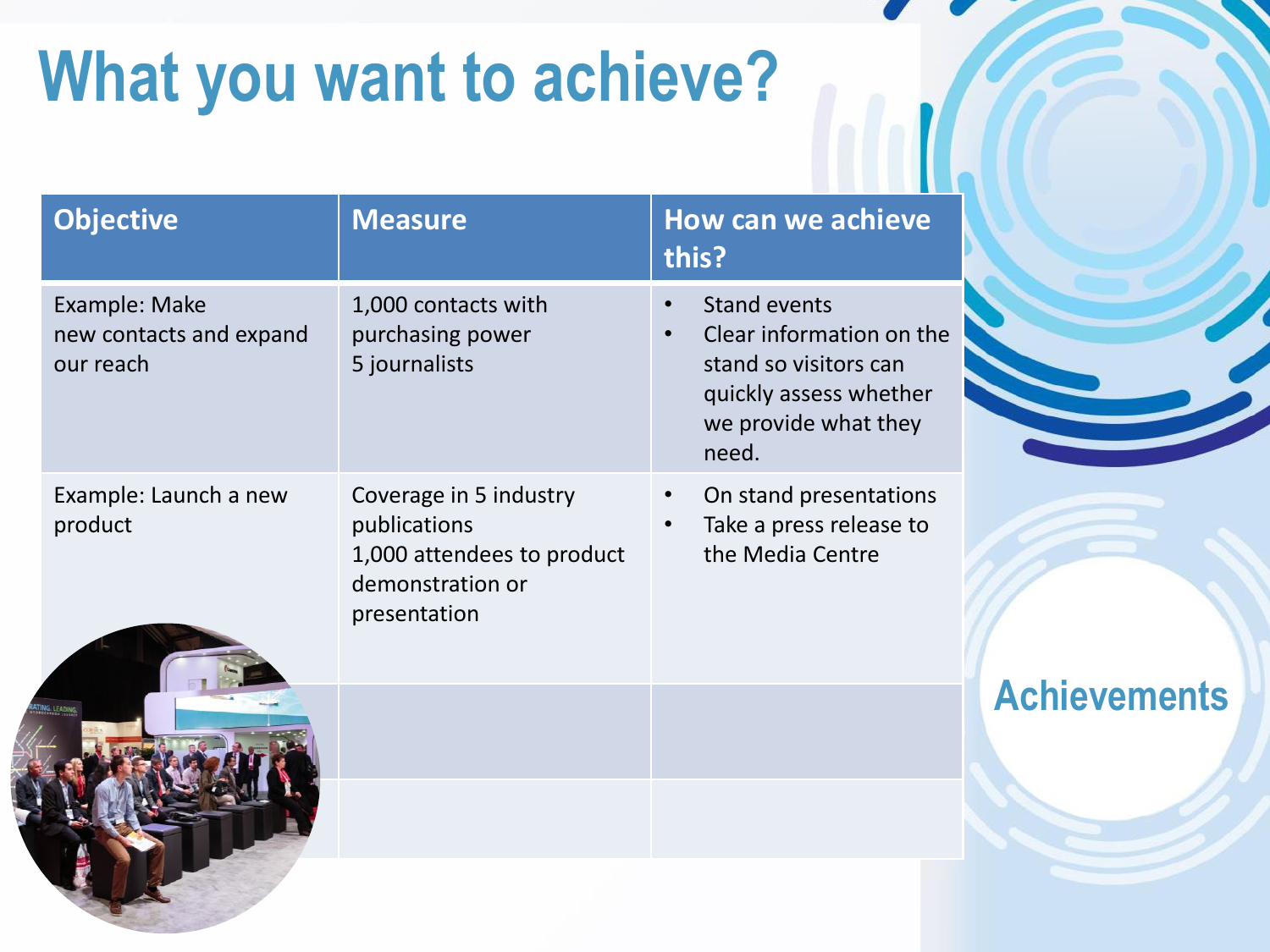## **Your Costs**

| <b>Budget</b> |  |
|---------------|--|
|---------------|--|

**Order furniture and graphics (More information to be included in the Exhibitor Manual from May 2023)**

**Budget**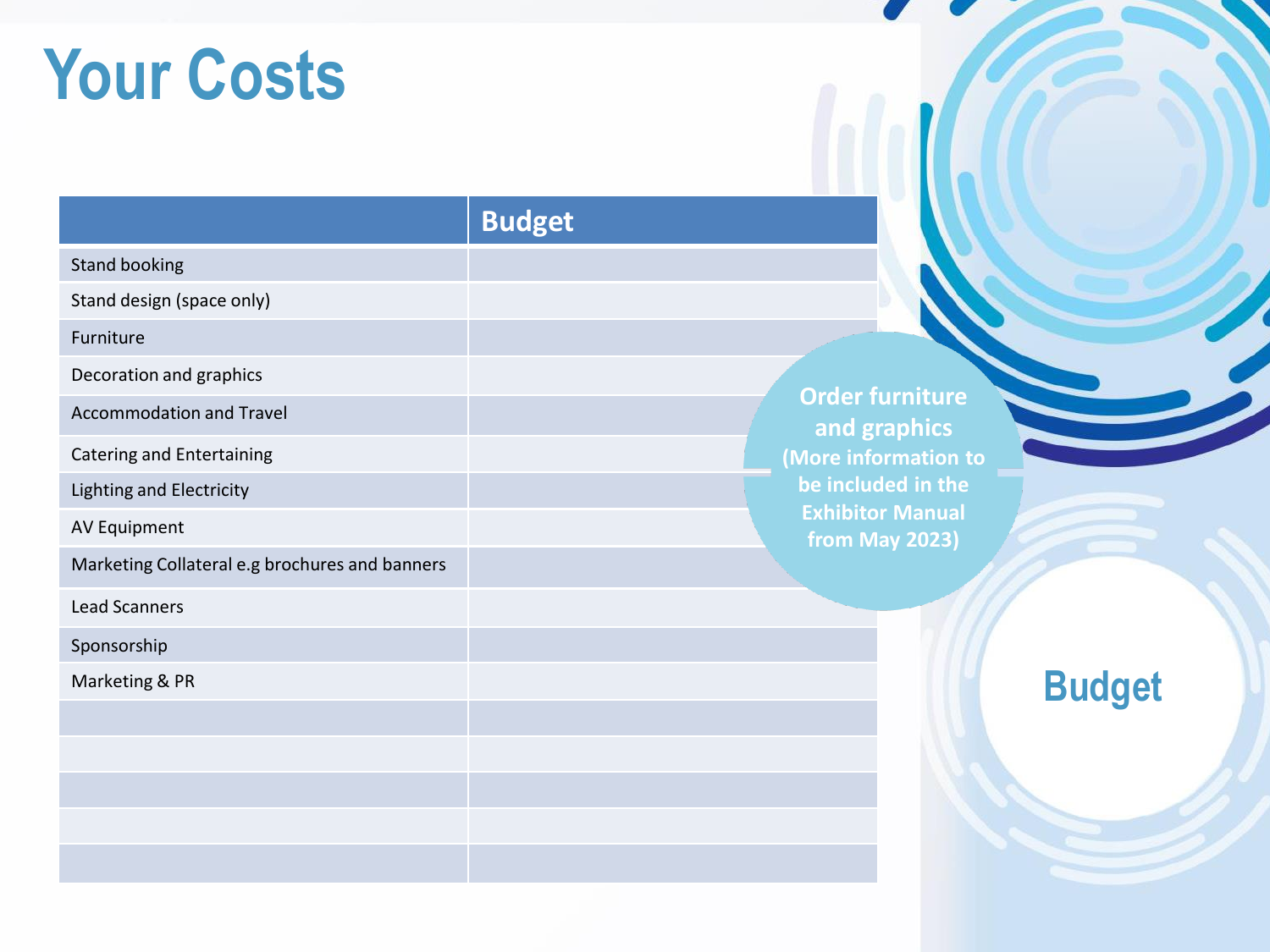# **Targeting the right visitors**

**OE attracts visitors from across the industry and from around the world. Have you thought about which sectors and countries you would like to boost your profile in? Here are some tips for reaching certain sectors of the OE audience**

- **Complete your exhibitor profile.** When visitor registration is opens, the visitors will start planning their visit and will be looking at our exhibitor listings. Is yours up-to-date and complete?
- **Select your product categories**  these will be used to recommend your company and products to relevant visitors
- **Hold a presentation or networking event on your stand**. If you are looking to meet people in a certain region, hold a targeted event and add it to the Exhibitor Portal to spread the word. To ensure your event meets the venue regulations it is essential that you inform our Operations team about your event at **[oe.operations@reedexpo.co.uk](mailto:oe.operations@reedexpo.co.uk)**.
- **Tag our social media accounts and use #OE23**. That way we'll be able to retweet your posts so that our followers can see your announcements.
- **Advertise in onsite materials.** You can either book advertising in the Preview, Catalogue or Show Dailies or you could submit editorial for consideration.

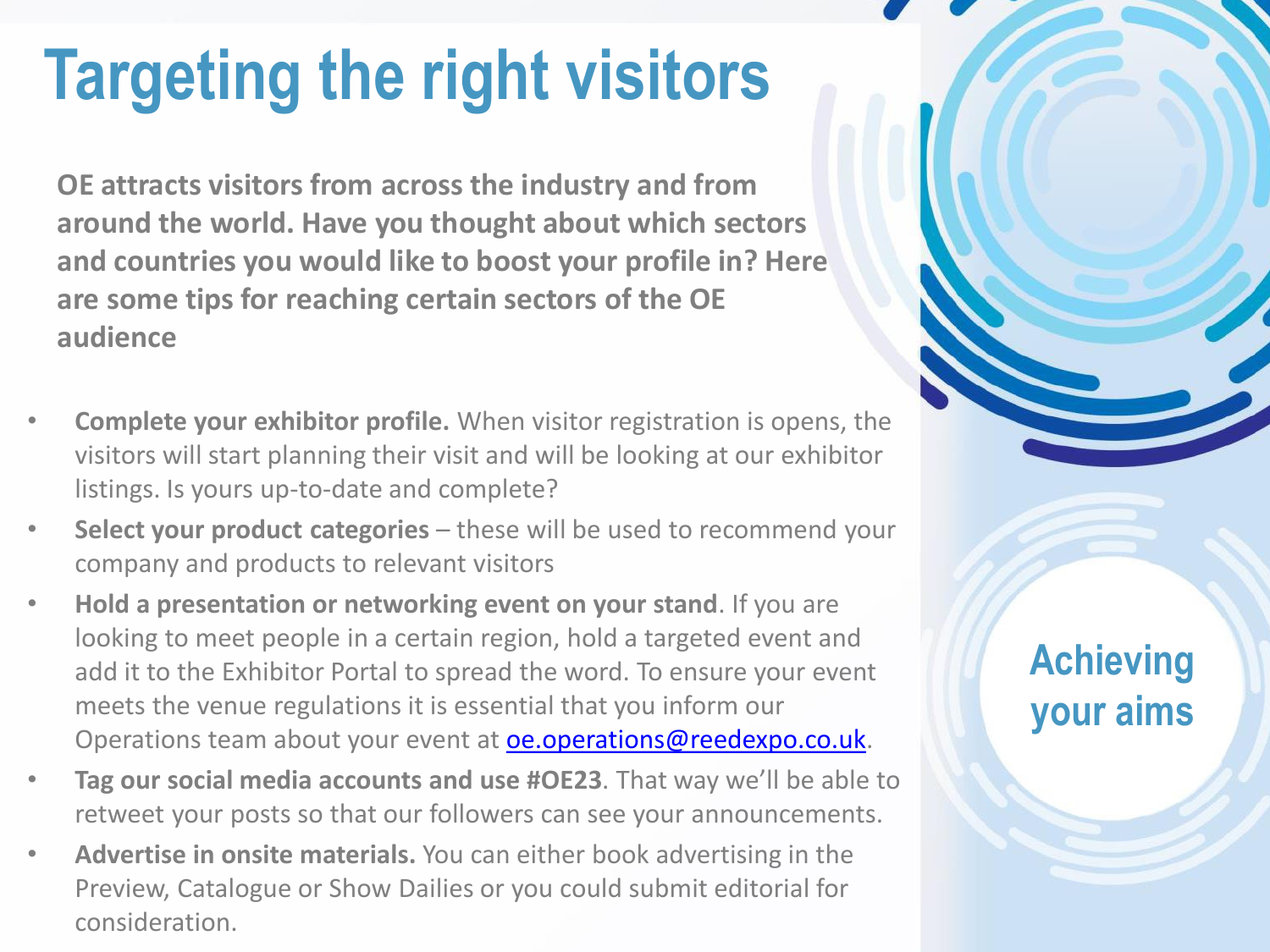# **How will you drive traffic to your stand?**

- People love to see technology first-hand. If you have any products, you could bring they will attract people to your stand. If you are unsure about access or weight restrictions, please speak with the Operations Team at [oe.operations@reedexpo.co.uk](mailto:oe.operations@reedexpo.co.uk).
- Will you run any presentations, demonstrations or networking events on your stand? Add them to your exhibitor listing and we may be able to promote this for you on our social media channels and online.
- OETV adverts. Screens will be located at key points around the show. Whether you already have an advert recorded or not, talk to the team about your options.



**Pre-show planning**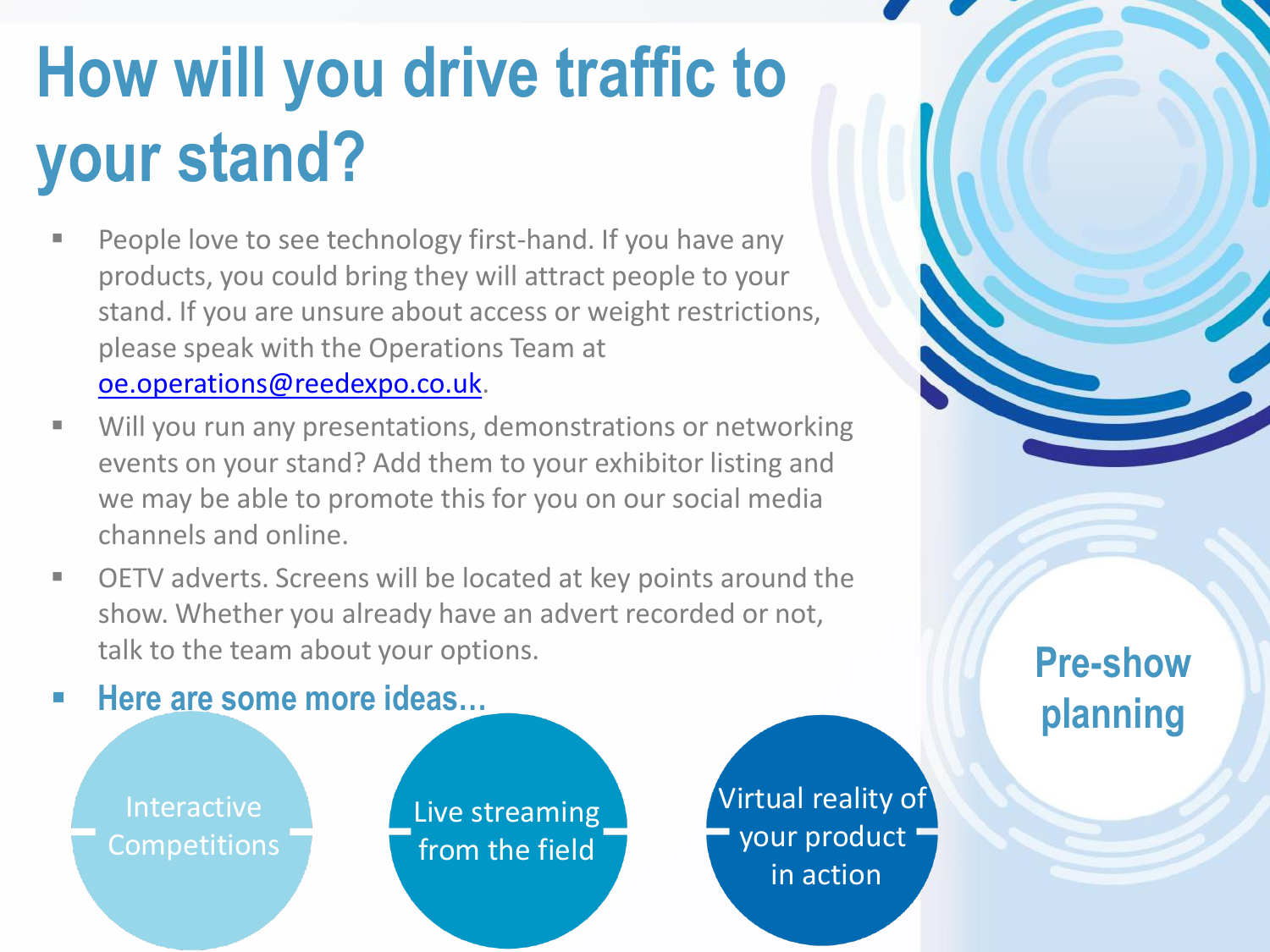# **All the tools available to you**

**Online** Exhibitor List Entry in the **Catalogue** 

Listing in Route Planner

App Listing

Stand Event Promotion

Free Editorial & Press Releases

**Trackable** Registration **Branded** Banners

**For more information please visit our [website](https://www.offshore-europe.co.uk/en-gb/exhibit/manage-participation/marketing-collateral.html)**

**Tools**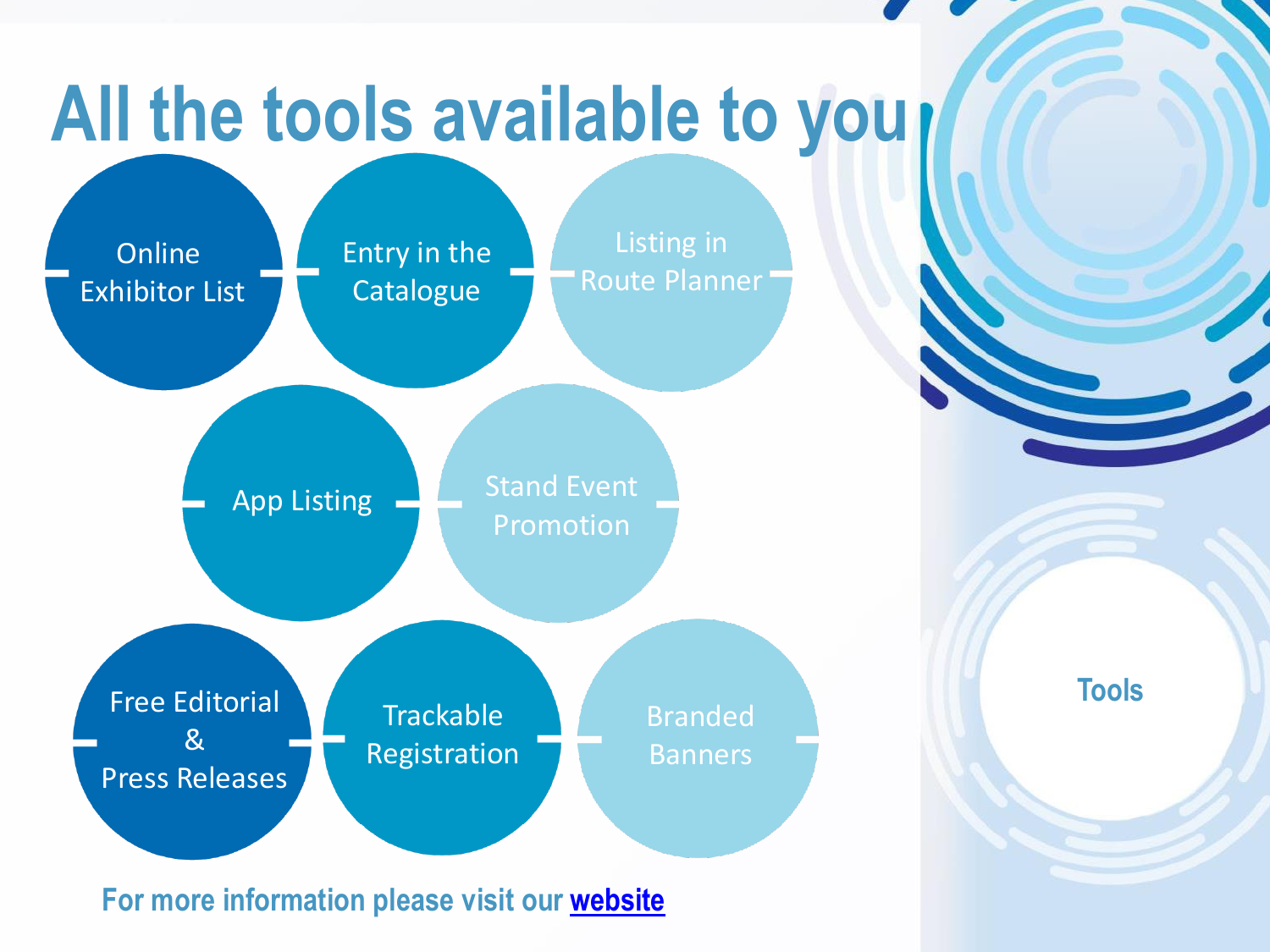### **What will make visitors stop?**

- Brief your stand personnel. Make sure they are engaged and well briefed on any items you are exhibiting. Their confidence will attract more visitors. On the flip side, people are put off by the strong sell straight away.
- A focal point to your stand can also help draw people to stop such as a competition or a piece of technology.
- Most exhibitors find that they make the sales after the show with contacts that they made while exhibiting - don't spend too much time with one person or you could be missing other leads that are walking straight by your stand.



• How are you collecting details? Is it quick and efficient?

> Try a business card raffle or, more effectively, order a lead scanner in the Exhibitor Portal. You can then scan badges quickly and download the data in the portal after the show.

#### **Pull in the crowd**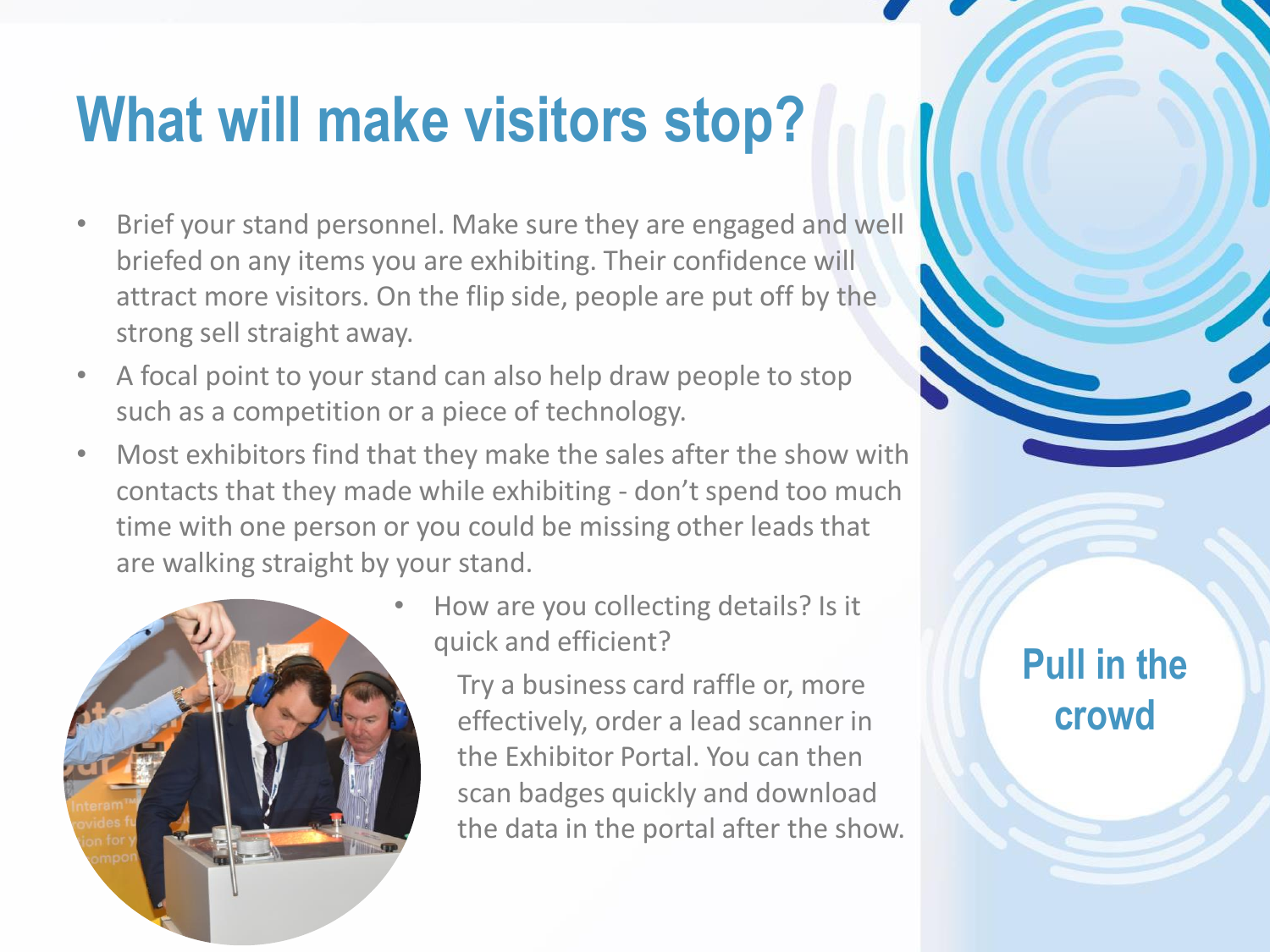# **Your Stand**

Please check your contract to ensure you know which type of stand you have booked. If you are unsure, please contact a member of the team here.

Shell scheme stands include:

- Walls
- Carpet
- Fascia Name Board
- A minimum of 2 spotlights

**Access the Exhibitor Manual via the Exhibitor Portal**

Space only stands include:

- Designated floor space you will need to arrange a contractor to design and build your stand.
	- $-$  All stand plans must be submitted by the 9<sup>th</sup> July so that we can ensure they meet the safety requirements.

#### **Logistics**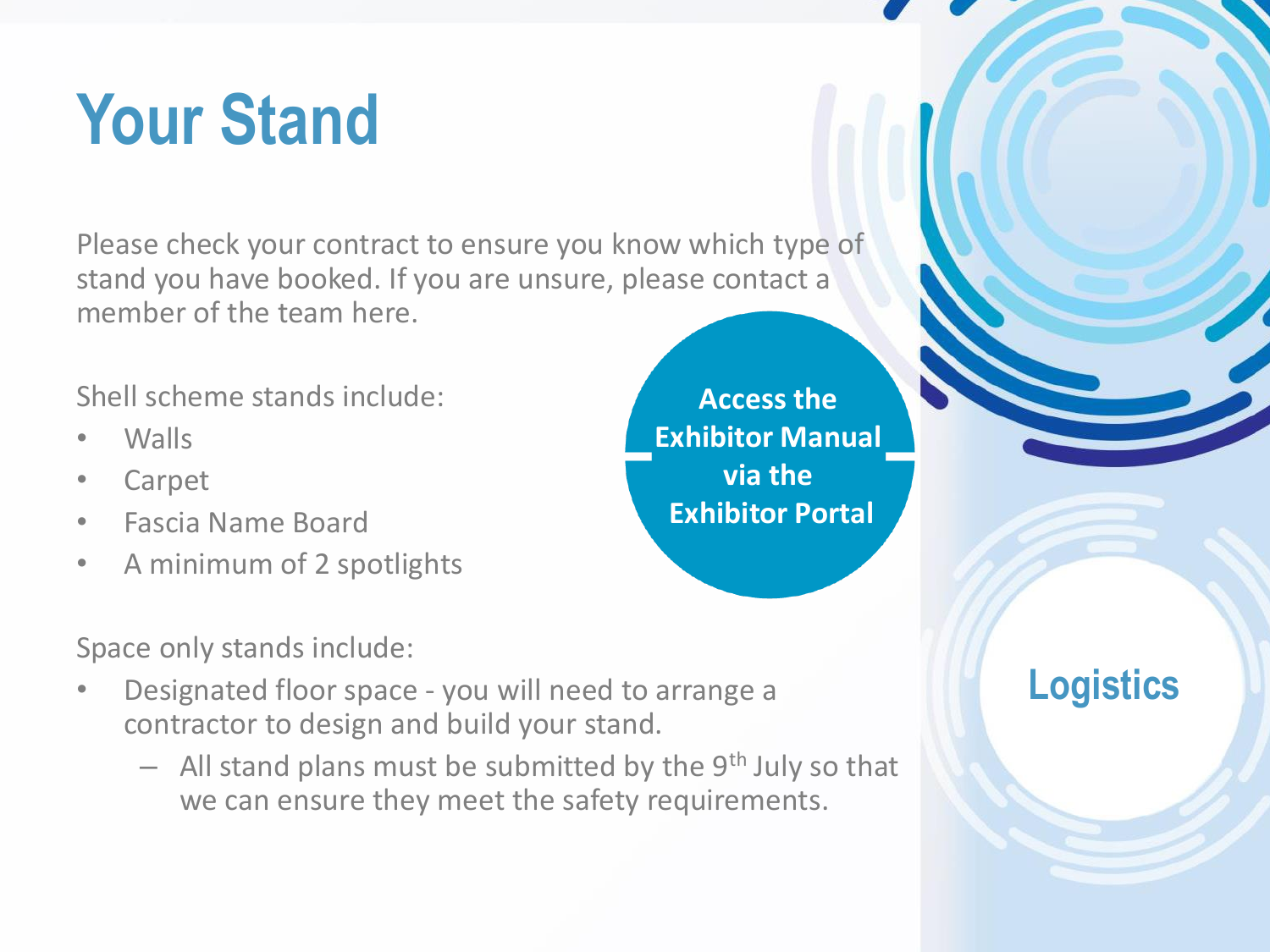# **What else will you need to think about?**

**Would you like a stand that creates a real impact? Talk to our In-house design team, SmartSpace**

#### **Advantages of using SmartSpace:**

- One point of contact for all your stand build
- Competitive rates and one invoice
- On hand at the show to ensure your stand is built to your expectations.

#### **Other considerations for both space and shell scheme stands:**

- Wall graphics
- Furniture
- Lead scanners
- Electrics
- Catering

**Order directly with suppliers in the Exhibitor Manual**

**Extra bits**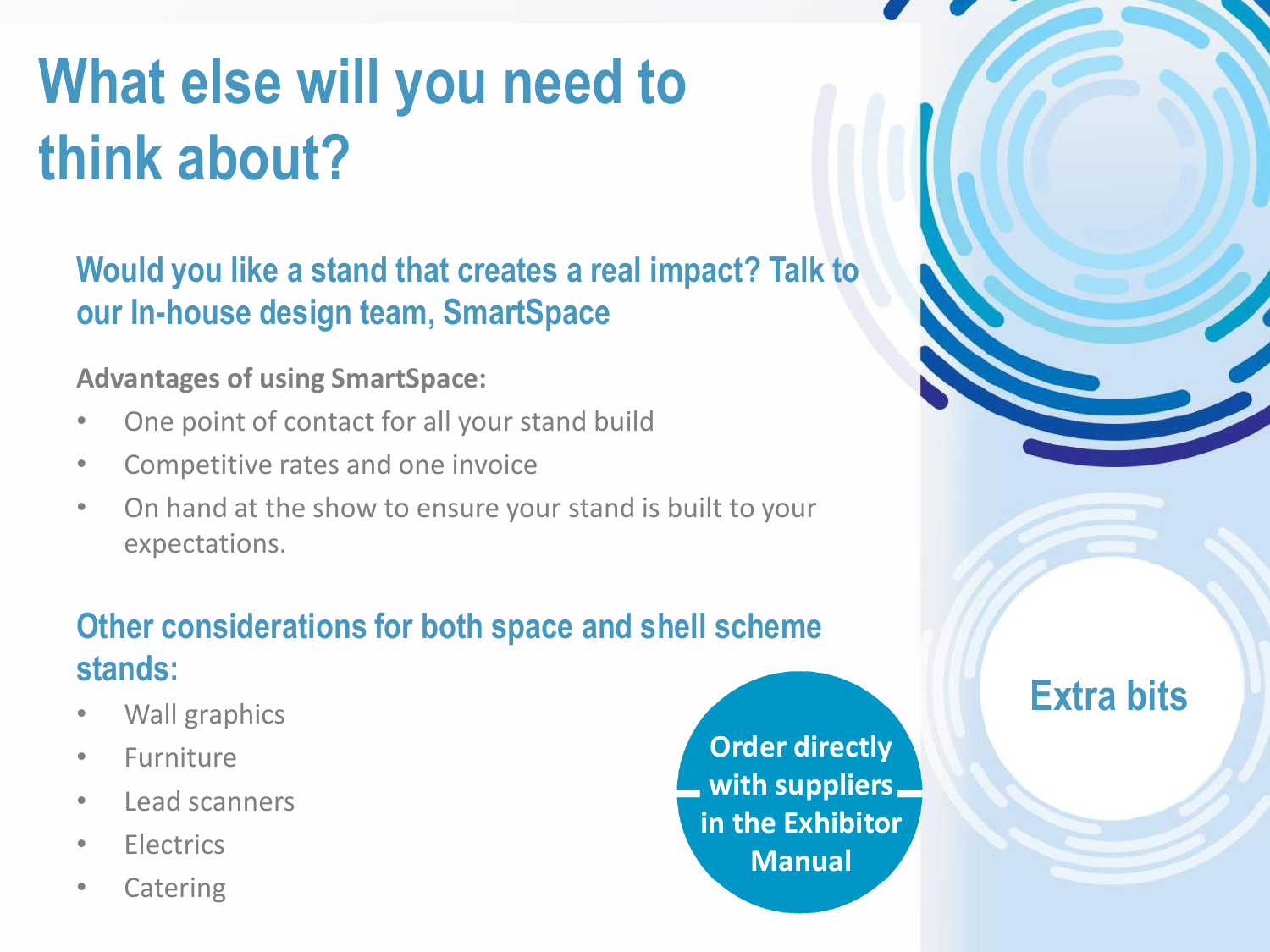### **Exhibitor Manual**

**The Exhibitor Manual contains all the logistical information you require including:**

- Health and safety guidelines
- Submitting your stand plans (space only)
- The online shop to order everything including electrics, catering and graphics.
- Delivery details
- Access times



**Exhibitor** 

**Manual**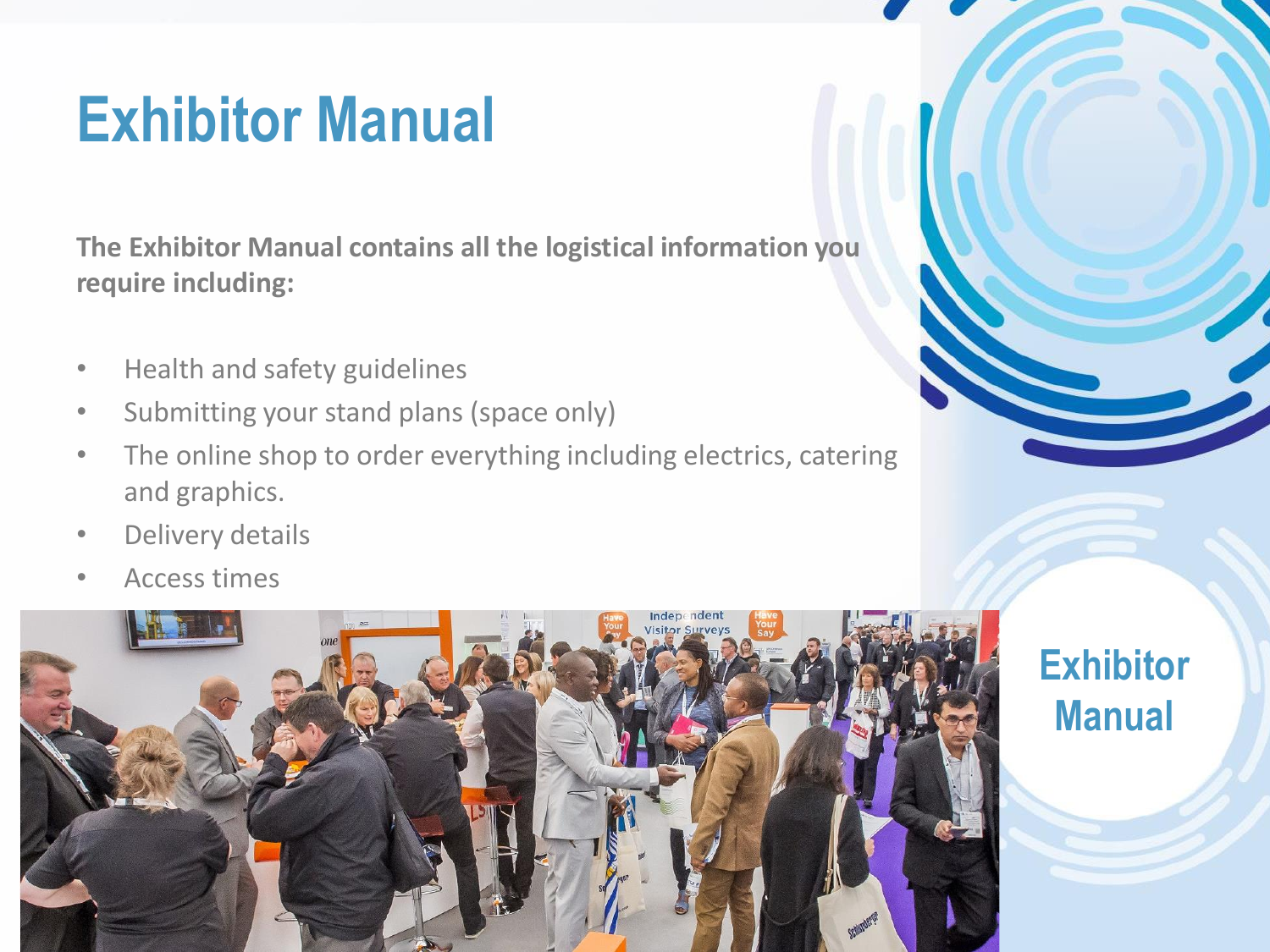### **The Exhibitor Portal**

In the portal you can:

• Update your company listing which will also be used for the catalogue

- Link your website and social media
- Add white papers, brochures or videos
- Upload products
- Stand events
- Contact details

We advise updating your profile as soon as possible as many visitors are already planning their visit.

- If you are the main contact, you will have access to the Exhibitor Portal.
- To add other users to your company profile, go to the 'People Manager' tab.

**If you require any assistance using the portal please call our Customer Services Team on +44 (0)20 8271 2142.**



#### **Exhibitor Portal**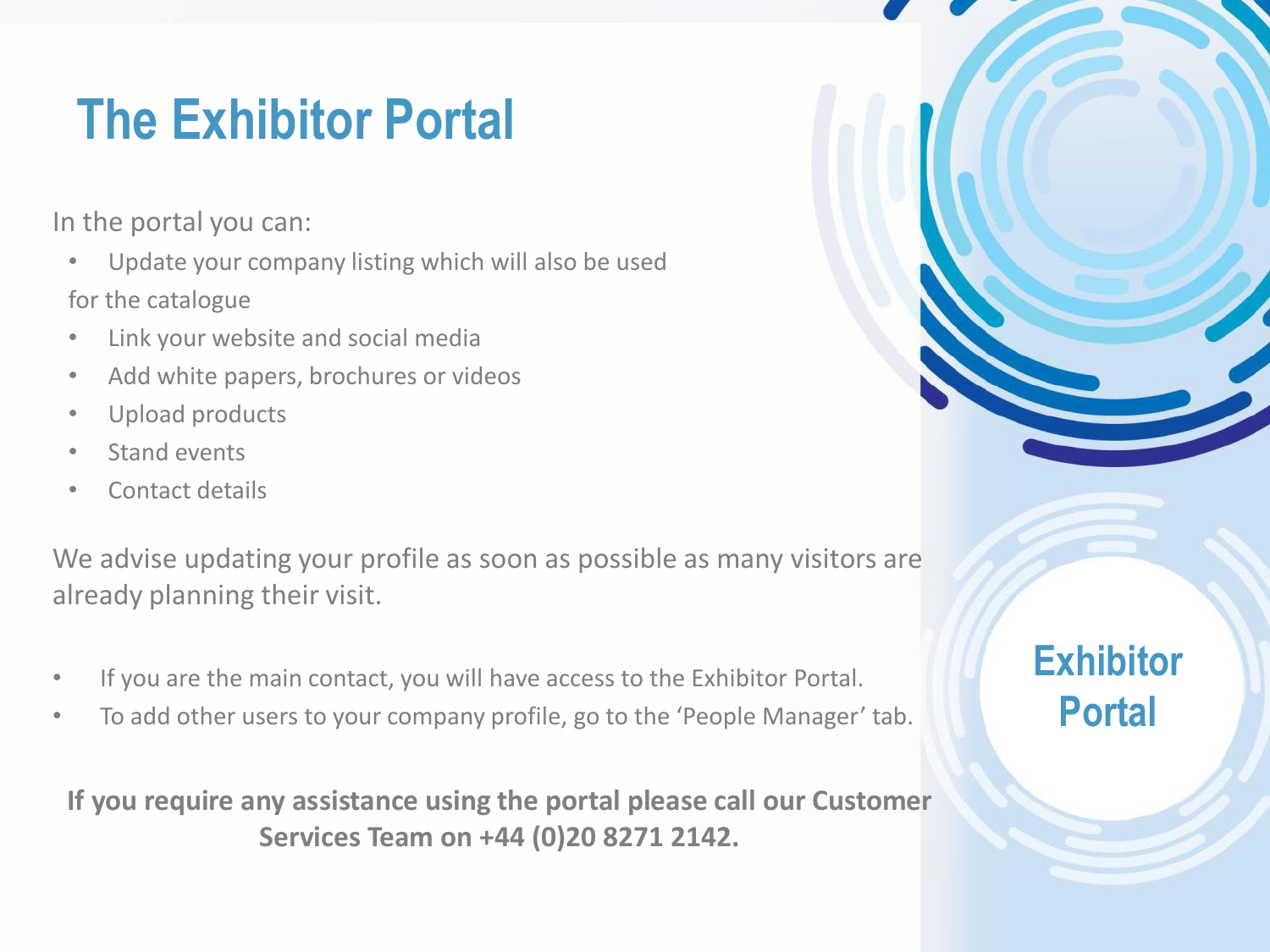### **Sponsorship**

**The sponsorship options breakdown into two categories; onsite and pre-show. INFORMAL** 

#### **Onsite options include:**

- Hanging banners
- **Signage**
- Visitor bags
- Information points

#### **Pre-show options include:**

- Email sponsorship
- Website banners
- Remarketing your advert seen by OE website visitors as they continue to browse other pages on the internet.



- Brand awareness
- Product promotion
- Lead generation
- Drive traffic to your stand

**MATIO** 

Sponsored by **GDF Suez E&P UK Ltd** 

*<u>ENGIB</u>* 

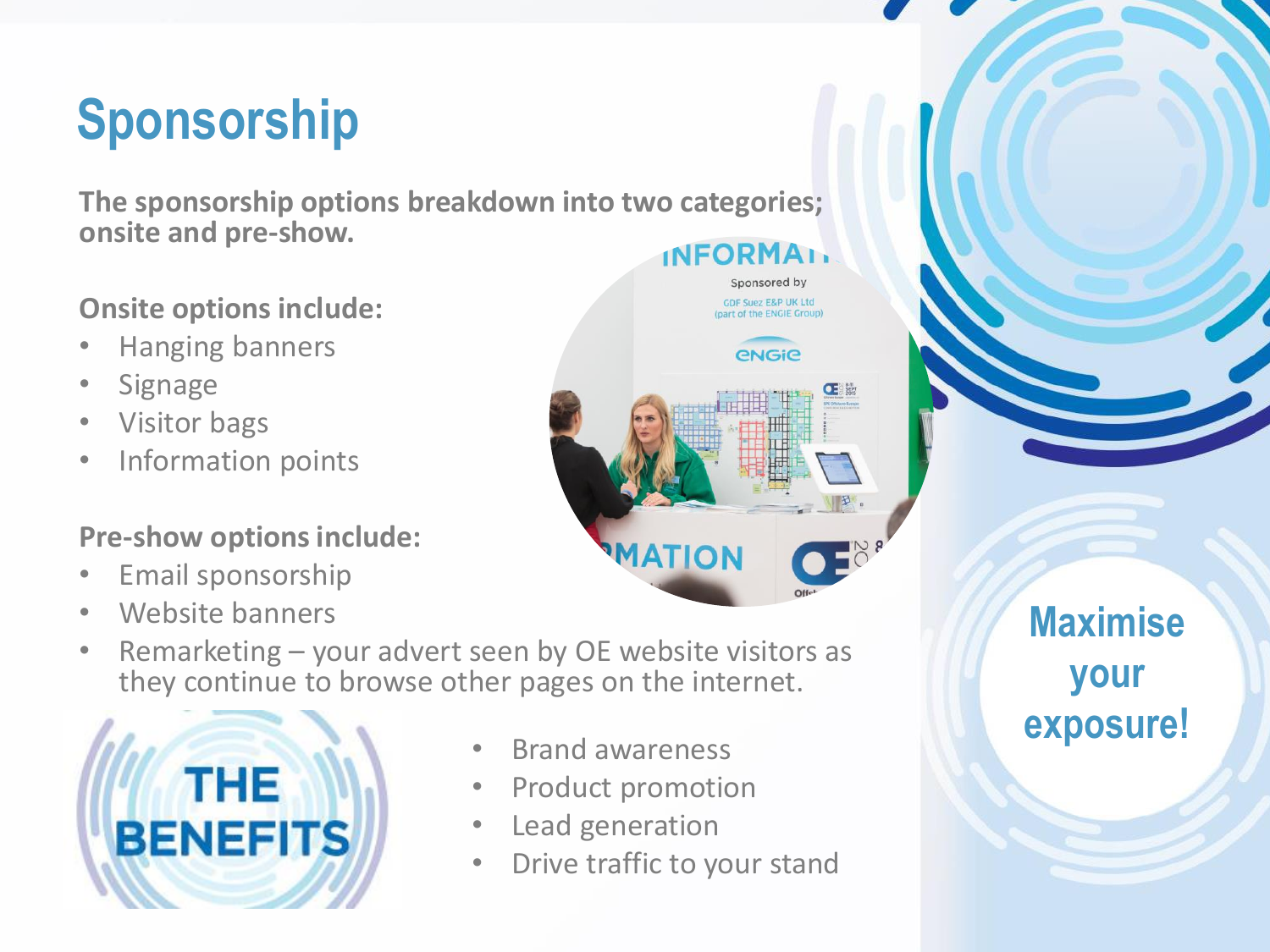### **One Week To Go**

#### **Check list**

Download the app

Print travel documents

Arrange last minute meetings (we always have a peak in registrations closer to the event so it is worth using MyEvent right up to the show)

Ensure all items for your stand have been ordered and that you have all the delivery tracking information

Check you have ordered a lead scanner

Finalise the details for your networking events

Ensure all stand staff are registered and have their PDF badges.

Staffing Timetable and stand staff brief

Collateral printed

All essential stationary for your stand

Pre-book social media using #OE23 and tagging our accounts

Confirm all catering details



**One week to go!**